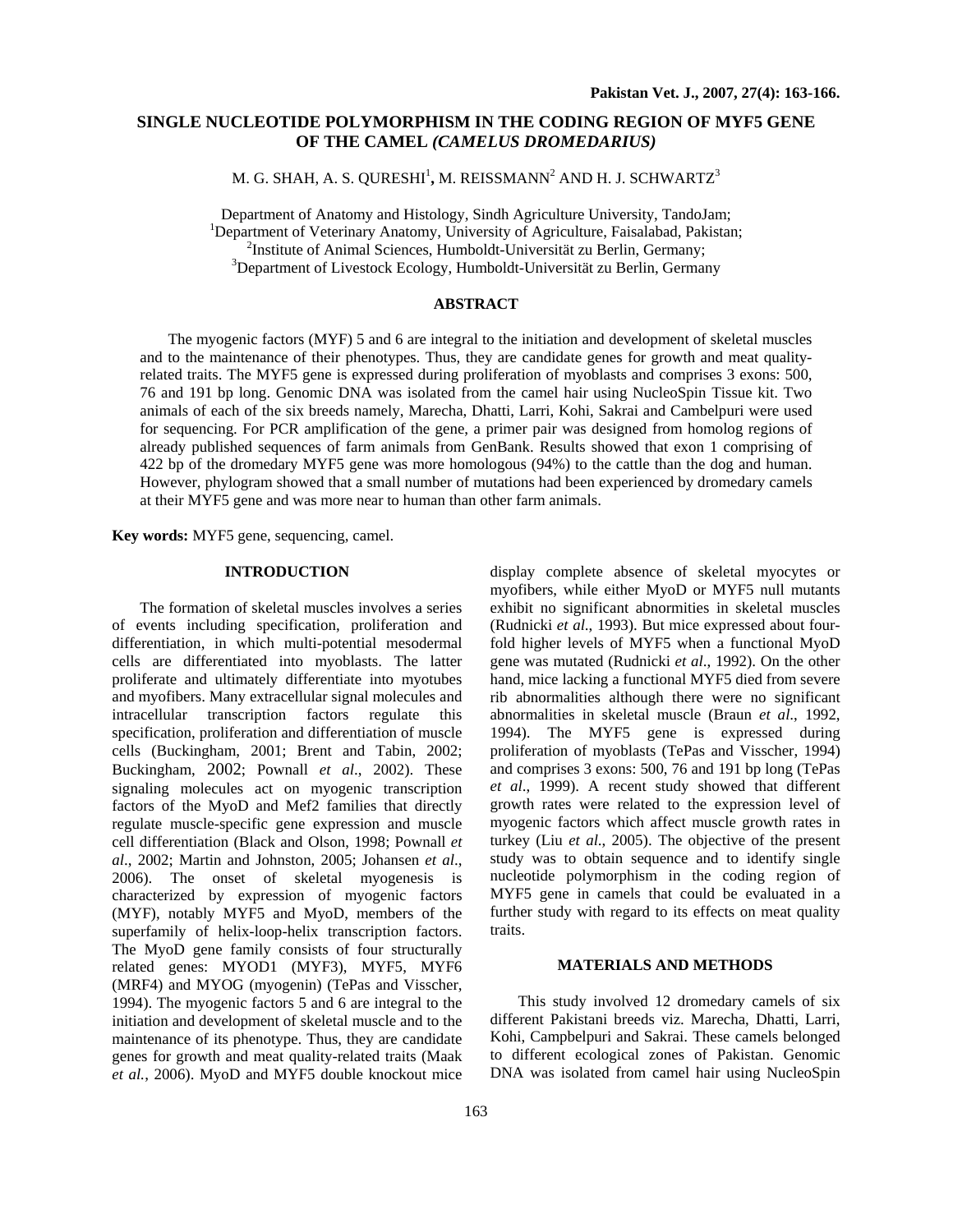#### **S equencing and SNP analysis**

The primer pair was designed for a part of the coding sequence of dromedary MYF5 from homolog regions of mouse, horse and human (GenBank accession numbers NM008656, AF411602 and NM005593, respectively) sequences for PCR amplification. The sequence of the resulting fragment was used for primer design in 5' and 3' direction. The primer pair MYF 512 up 5' > TGC CAG TTC TCG CCC TCT GAF T  $\langle 3' \rangle$  and MYF 511 low 5' > TAT AGT AGT TTT CCA CCT GTT CC <3' were used to amplify axon 1 of camel MYF5 gene.

PCR reactions were carried out using UNO thermo cycler (Biometra, Germany) in a total volume of 25 µl containing  $2.5$  mM  $MgCl<sub>2</sub>$  0.2 mM dNTP 1U Taq DNA polymerase (Genaxxon, Germany), 0.2 µM of forward and reverse primer and 100 ng genomic DNA. After an initial denaturation at 94°C for 2 minutes, 35 cycles were done each consisting with 94°C for 1 minute, 56°C (primer pairs MN-1B up and MN-1B low) for 30 seconds and 72°C for 40 seconds. The final step lasted for 10 minutes at 72°C. PCR amplified fragments were excided from 2% agarose gel and purified using Gene Clean II Kit (Q BIO gene, Canada). The fragment was sequenced in both directions using BigDye Terminator v1.1 Cycle Sequencing chemistry on an ABI Prism 310 Genetic Analyzer (Applied Biosystems, USA). All sequence alignments and distance calculations were made by Lasergene software (DNAStar, USA).

#### **RESULTS**

A part of exon 1 sequence (422 bp) of the dromedary MYF5 gene was amplified with MYF 512 up and MYF 511 low primer pair. Coding sequence of dromedary MYF5 with primers positions and single nucleotide polymorphism (SNP) detected is shown in Fig. 1.

Single nucleotide polymorphism was found in the coding sequence of MYF5 gene of the camel at 110 bp after ATG (Fig. 1). The frequency of different genotypes among 12 camels (two from each breed) was  $CT = 0.42$ ,  $CC = 0.33$  and  $TT = 0.25$ . The SNP caused amino acid change from Ala (C allele) to Val (T allele). Multiple sequence alignment of dromedary MYF5 and that of human, cattle and dog showed good homology (Table 1). Phylogram showed camel formed separate cluster and was more near to human and cattle than dog at this gene (Fig. 2).

1 atg------- -------tt gccagttctc gccctctgag tacttctacg acggctcctg 61 catcccgtcc cctgagggcg agttcgggga cgagtttgag ccgcgagtgg ntgccttcgg 121 ggcgcacaaa gcagacttgc aaggctcaga cgaggatgag cacgtgagag cacctatggg 181 ccaccaccag gccggccact gcctcatgtg ggcctgcaaa gcatgcaaga ggaagtccac 241 caccatggat cggcggaagg cggccaccat gcgcgagcga agacgcctga agaaggtcaa 301 ccaggctttc gagacgctca agagatgcac cacgaccaac cccaaccaga ggctgcccaa 361 ggtggagatc ctcaggaatg ccatccgcta cattgagagc ctgcaggagc tgttgaggga 421 acaggtggaa aactactata

- **Fig. 1: Camel myogenic factor 5 (MYF5) gene sequence with primers positions (MYF 512 up (desh) and MYF 511 low (box) and SNP**   $n = t/c$  (oval).
- **Table 1: Comparisons of nucleotide sequences of myogenic factor 5 (MYF5) gene in farm animals (%)**

|        | Camel | Human | Cattle | Dog |
|--------|-------|-------|--------|-----|
| Camel  | --    | 91    | 94     | 86  |
| Human  |       | --    | 86     | 73  |
| Cattle |       |       | --     | 75  |
| Dog    |       |       |        |     |

GenBank accession numbers for human, cattle and dog were X14894, NM174116 and XM539699, respectively.

Camel



# **Fig. 2: Phylogenetic tree showing the common ancestry at MYF5 gene.**

#### **DISCUSSION**

Exon 1 comprising of 422 bp of the dromedary MYF5 gene was observed to be more homologous to that of the cattle (94%) than that of the dog (86%) and human (91%). However, phylogram deduced from the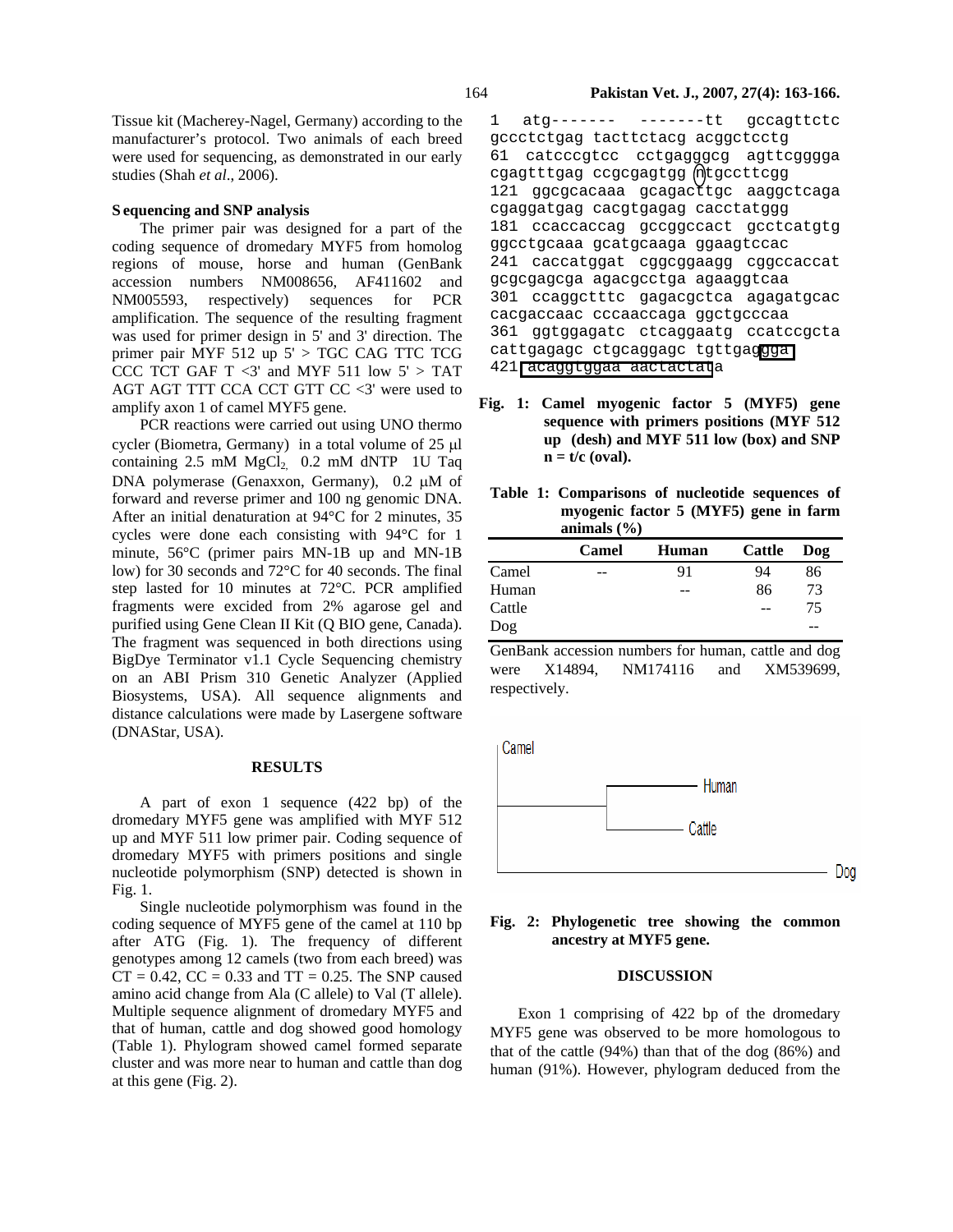available dromedary MYF5 sequence and sequences of other species from the GenBank showed that a little number of mutations had been experienced by dromedaries at their MYF5 gene and was more near to human than other farm animals. Variability in the frequency of the SNP was also observed in different camel breeds.

In the literature, extensive investigations lead to the detection of several polymorphisms in swine and cattle. In the promoter region of MYF5 gene, three mutations have been identified at positions A65C (PCR-RFLP/AciI), C580T (PCR-RFLP/FokI) and C613T (PCR-RFLP/HinPI). Mutations C580T and C613T were characteristic for Pietrain  $\times$  (Polish Large White X Polish Landrace) crossbred pigs named Torhyb (Urbanski *et al*., 2006). The C2931T transition, which is not recognized by any restriction enzyme, was identified in exon 3 of gene MYF5. This mutation resulted in a change of the amino acid sequence (Leu*\_*Pro). Frequency of particular genotypes at the MYOD1 and MYF5 loci have been shown to be dependent on particular breed (Urbanski and Kury, 2004).

Prenatal expression patterns of genes were studied in muscles, including MyoD family genes, by a microarray technique (TePas, 2004). A number of genes in several pathways including myogenesis, energy metabolism and structural muscle genes show differences in expression between porcine embryos/ fetuses (pig breeds extreme for meat quality) at several different prenatal ages. Other studies performed in the postnatal period on pigs of different genotypes, regarding polymorphisms in regulatory sequences of gene, could help to establish the gene expression pattern during muscle growth (Urbanski *et al*., 2006). These SNPs might be analyzed in a further study as probably influencing carcass meatiness.

### **Acknowledgement**

This work was financially supported by Higher Eduction Commision, Islamabad and EU- Asia Link Project (UPHUMRAUF) in Pakistan and Germany, respectively.

#### **REFERENCES**

Black, B. L. and E. N. Olson, 1998. Transcriptional control of muscle development by myocyte enhancer factor-2 (MEF2) proteins. Annu. Rev. Cell Dev. Biol., 14: 167-196.

- Braun, T., M. A. Rudnicki., H. H. Arnold and R. Jaenisch, 1992. Targeted inactivation of the mouse regulatory gene MYF5 results in abnormal distal rib development and early postnatal death in homozygous mouse mutants. Cell, 71: 369-382.
- Braun, T., E. Bober, M. A. Rudnicki., R. Jaenisch and H. H. Arnold, 1994. MyoD expression marks the onset of skeletal myogenesis in homouzygous MYF5 mutant mice. Development, 120: 3083-3092.
- Brent, A. E. and C. J. Tabin, 2002. Developmental regulation of somite derivatives: muscle, cartilage and tendon. Curr. Opin. Genet. Dev., 12: 548-557.
- Buckingham, M., 2001. Skeletal muscle formation in vertebrates. Curr. Opin. Genet. Dev., 11: 440–448.
- Buckingham, M., 2002. The formation of skeletal muscle: from somite to hand. J. Anat., 201(5): 421.
- Johansen, K. A., W. M. Sealey and K. Overturf, 2006. The effects of chronic immune stimulation on muscle growth in rainbow trout. Comp. Biochem. Physiol. B, 144(4): 520-531.
- Liu, C., D. C. McFarland and S. G. Velleman, 2005. Effect of genetic selection on MyoD and myogenin expression in turkeys with different growth rates. Poult. Sci., 84: 376-384.
- Maak, S., K. Neumann and H. H. Swalve, 2006. Identification and analysis of putative regulatory sequences for the MYF5/MYF6 locus in different vertebrate species. Genetics, 379: 141-147.
- Martin, C. I. and I. A. Johnston, 2005. The molecular regulation of exercised induced muscle fibre hypertrophy in the common carp: expression of MyoD, PCNA and components of the calcineurinsignalling pathway. Comp. Biochem. Physiol. B, 142: 324-334.
- Pownall, M. E., M. K. Gustafsson and C. P. Emerson Jr., 2002. Myogenic regulatory factors and the specification of muscle progenitors in vertebrate embryos. Annu. Rev. Cell Dev. Biol., 18: 747-783.
- Rudnicki, M. A., T. Braun., S. Hinuma and R. Jaenisch, 1992. Inactivation of MyoD in mice leads to upregulation of the myogenic HLH gene, MYF5 and results in apparently normal muscle development. Cell, 71: 383-390.
- Rudnicki, M. A., P. N. Schnegelsberg, R. H. Stead, T. Braun, H. H. Arnold and R. Jaenisch, 1993. MyoD or MYF5 is required for the formation of skeletal muscle. Cell, 75: 1351-1359.